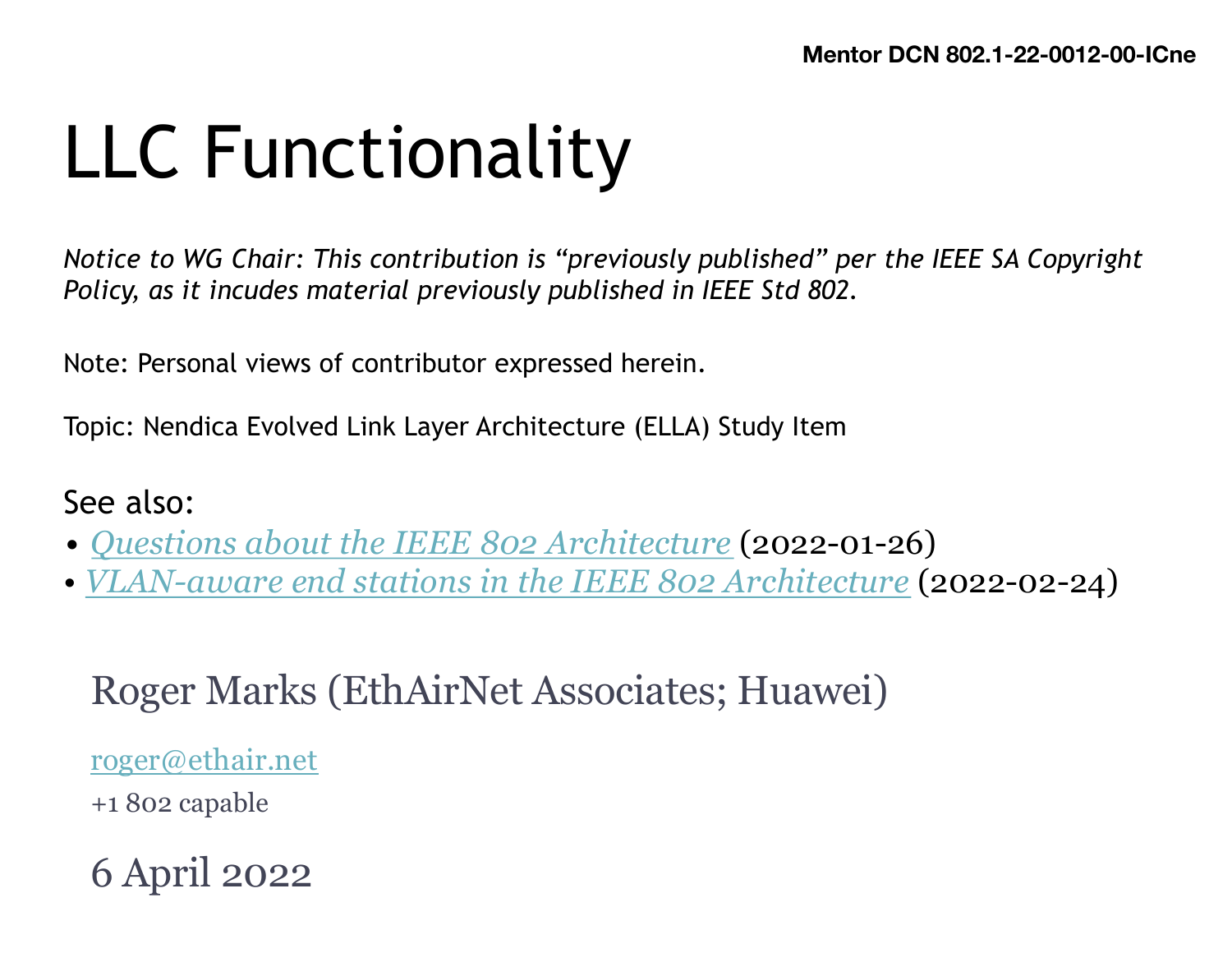

Each IEEE 802 standard has RMS that are more detailed in order to describe the structure for the structure for<br>The specific in order to describe the specific that specific in order that specific in order that specific in

**MAC** 

**MAC** 

within the architecture?

**MAC** 

MAC

<sup>2</sup>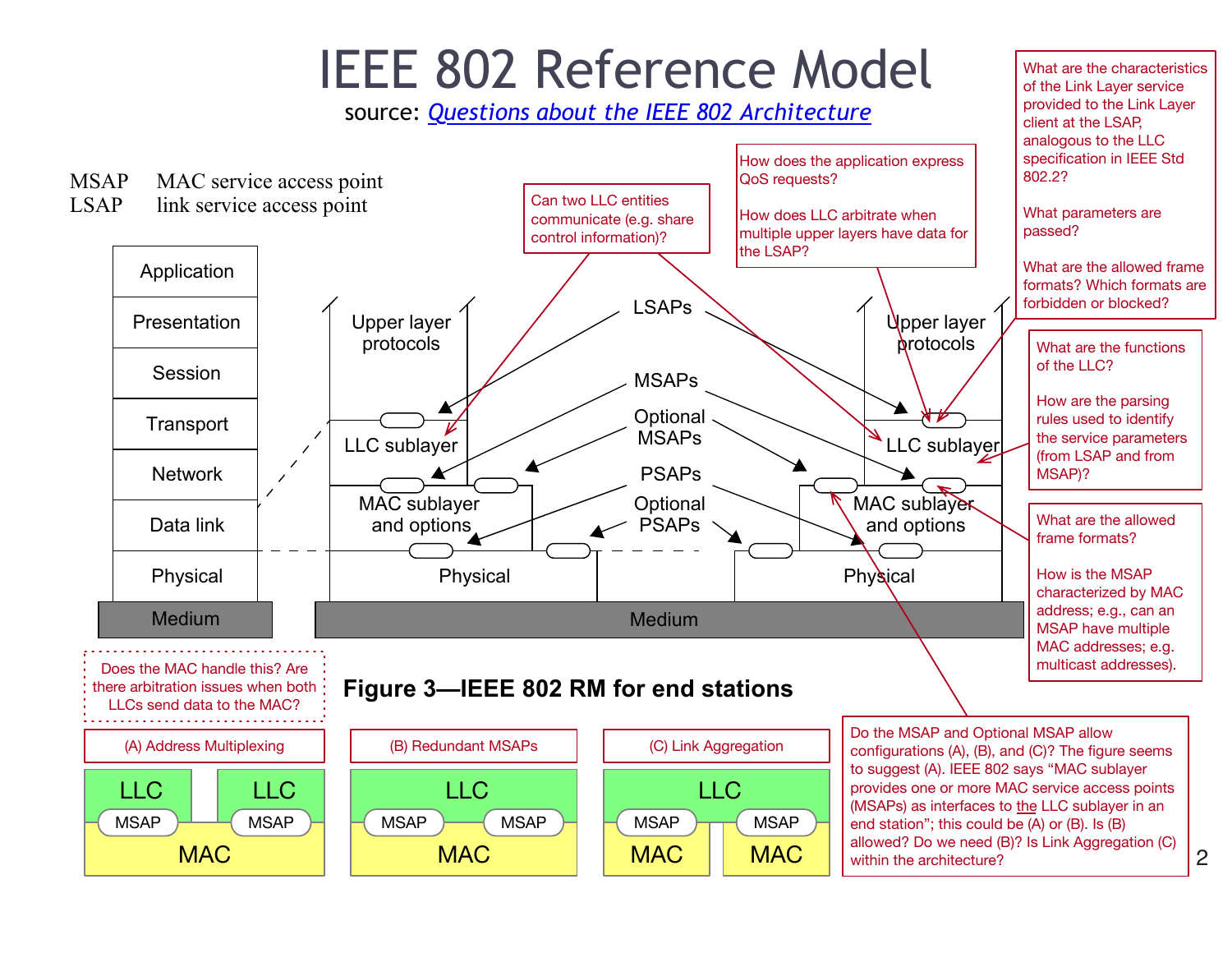## LLC deletion has been proposed

- *[Saying goodbye to LLC](https://mentor.ieee.org/802.1/documents?is_group=ICne&is_year=2022&is_dcn=0007)* (Mick Seaman, 2022-03-10)
- · *Protocol identification in 802 LANs* (Mick Seaman, 2022-03-10)



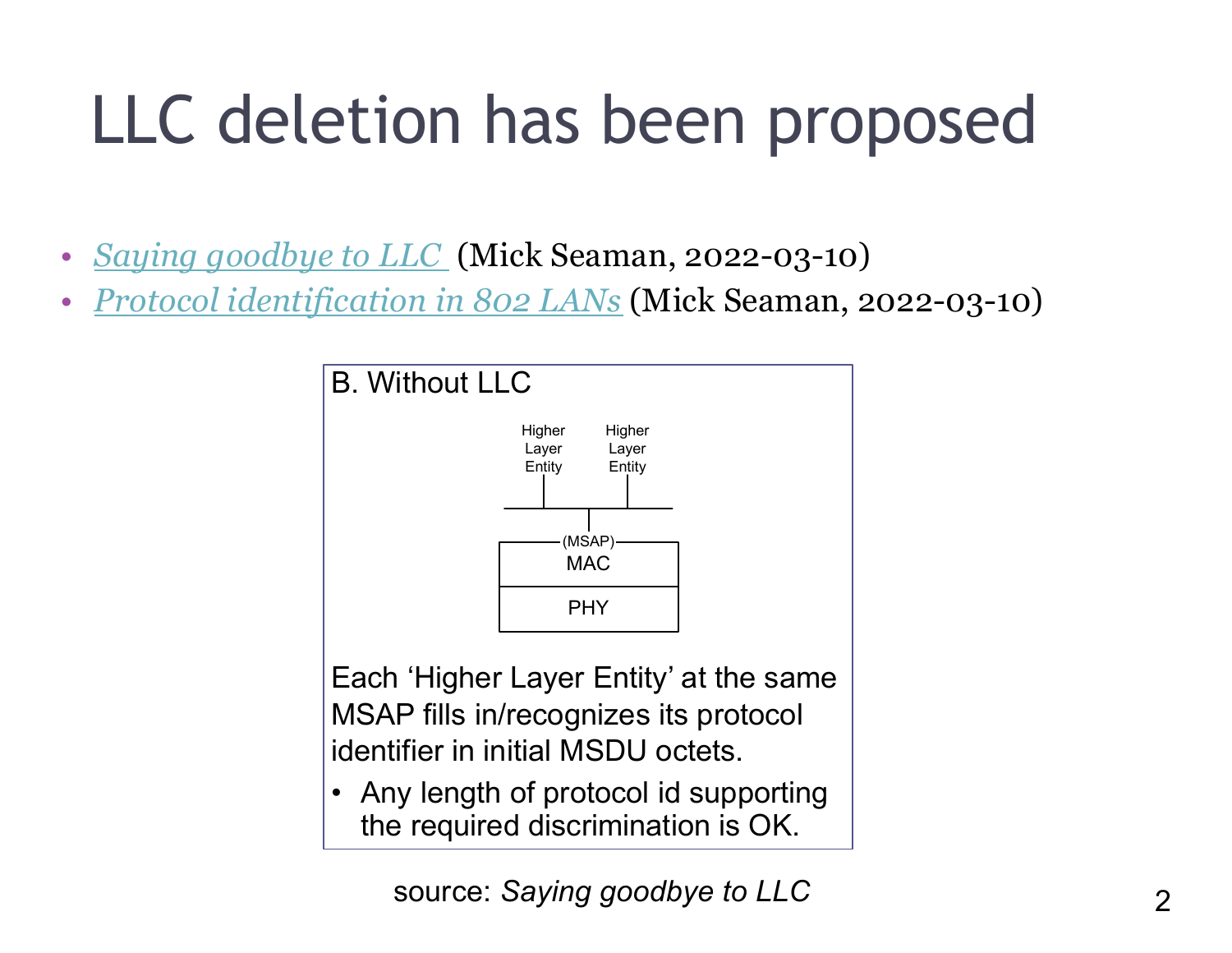#### Operation without LLC (without VLANs)

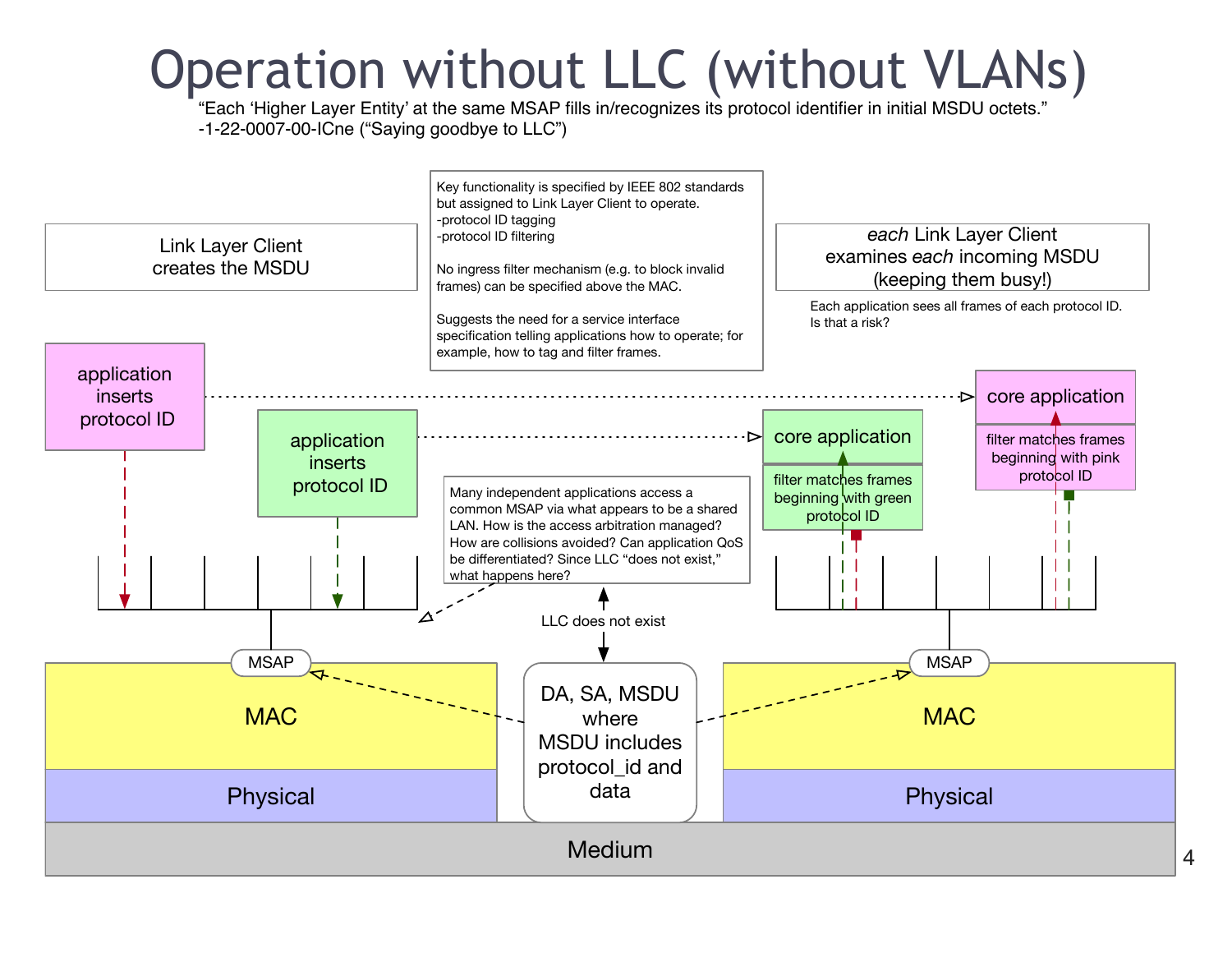#### Operation without LLC (VLAN model 1)

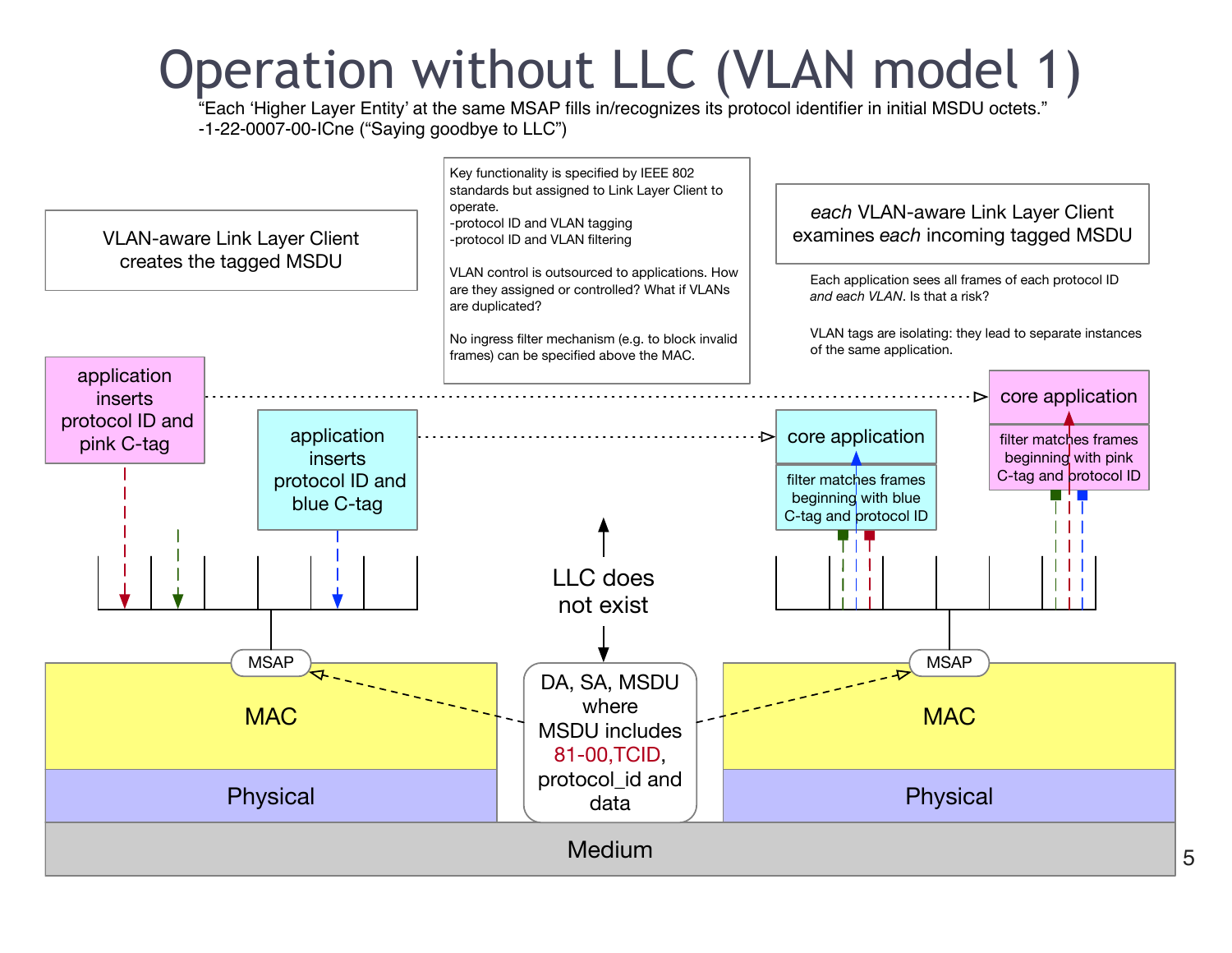#### Operation without LLC (VLAN model 2)

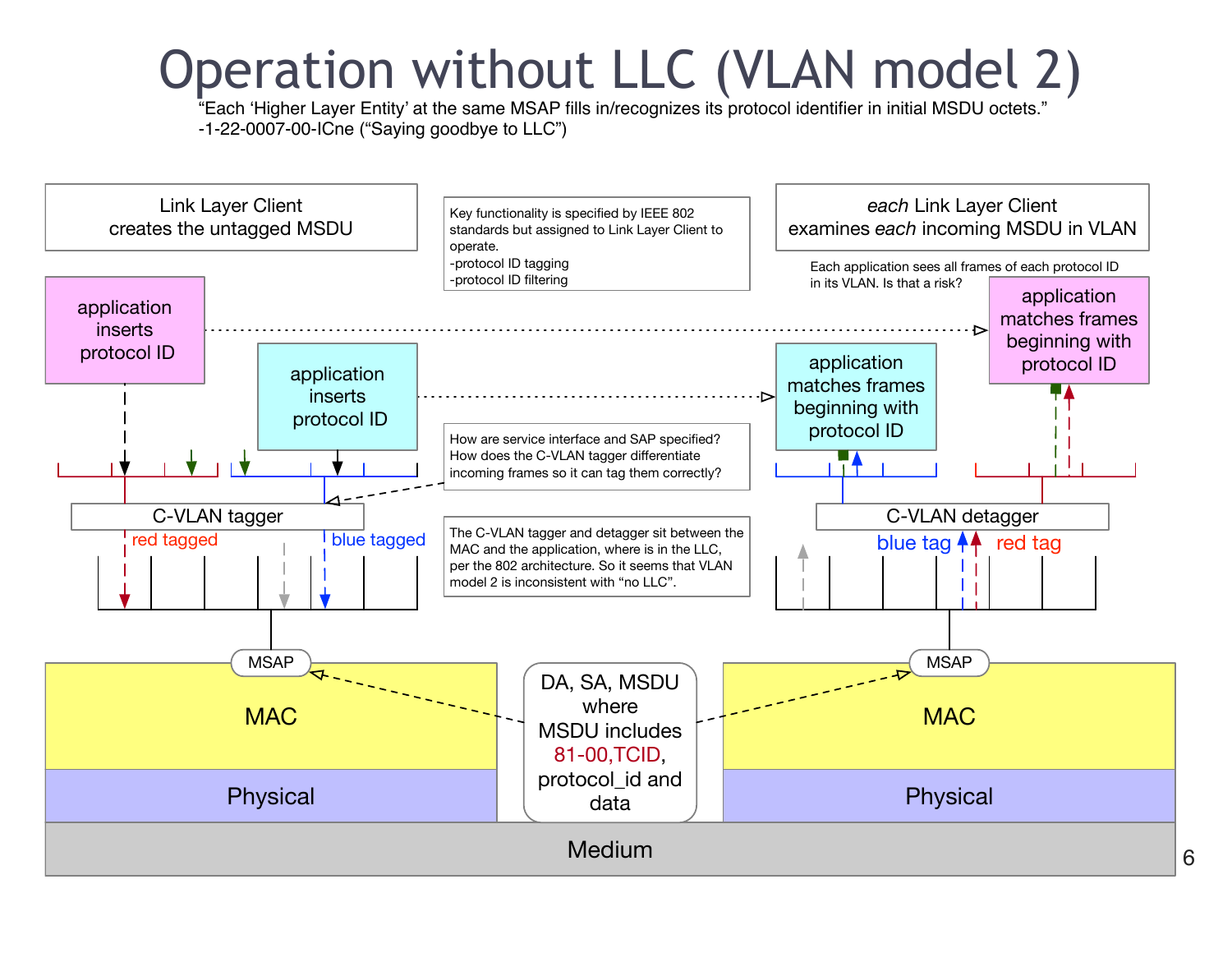## Operation without LLC (CN-tag, model 1)

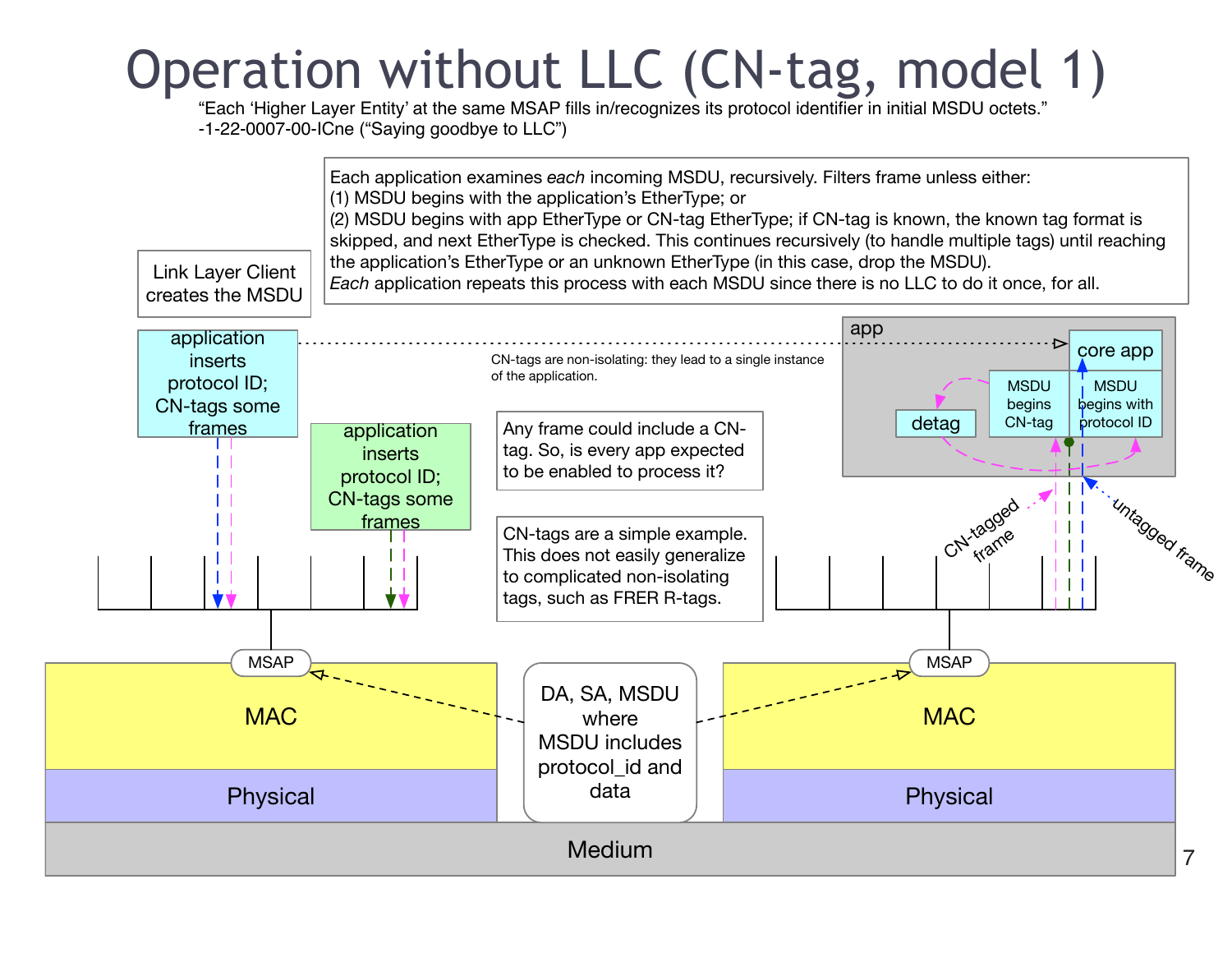#### Operation without LLC (CN-tag, model 2)

"Each 'Higher Layer Entity' at the same MSAP fills in/recognizes its protocol identifier in initial MSDU octets." -1-22-0007-00-ICne ("Saying goodbye to LLC")

> Need to ensure that CN-tagged frame and untagged frame are not sent to different, independent instances of the application. That behavior is appropriate for VLAN, but not for non-isolating tags.

> > 8

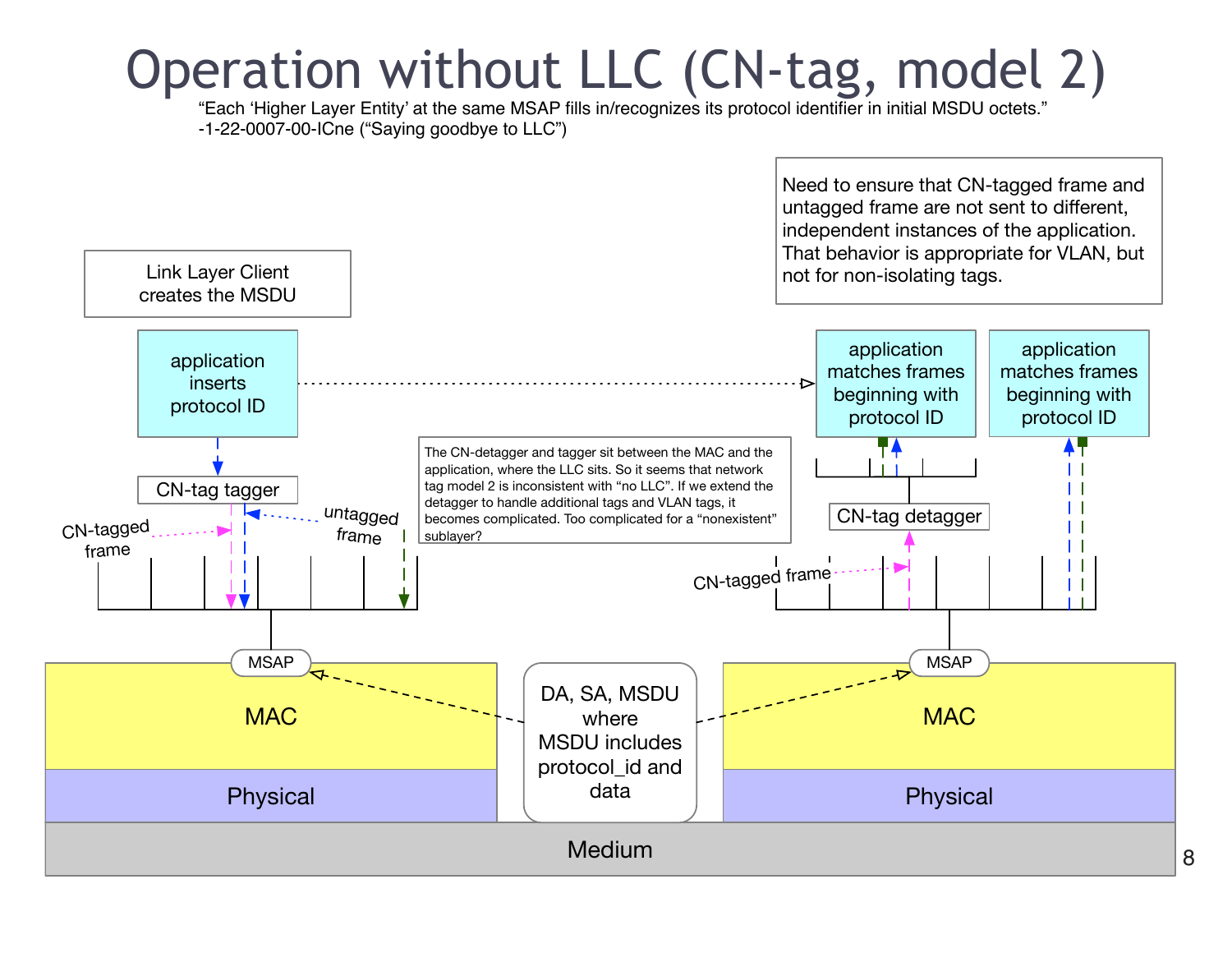## Conclusions

- application protocol identification is a core function of the LLC
- application protocol identification relies on protocol identifiers
- tagged frames can end up in the end station, where the LLC sits
- end-station VLAN tags are isolating
	- both the VID and the protocol ID are required to distinguish applications
- other tags are non-isolating
- tagging and application protocol identification both rely on the same set of protocol identifiers in the same MSDU location
	- though tags do not identify higher-layer applications that use the IEEE 802 service
- protocol identification encoding entangles application protocol identification and tags
- application protocol identification requires an LLC functionality
- tag processing requires an LLC functionality that recognizes tags and their formats
- application protocol identification and tag processing require a *common* LLC functionality
- removing LLC pushes LLC tasks onto the apps and into functions that sits where the LLC sits even if they are not called "LLC"
- pushing LLC functions into apps requires each app to repeat tasks on each frame
- other LLC functionality can be important:
	- ⁃ arbitrating among multiple application transmission requests
	- filtering invalid frames
	- providing a single, simple interface specification for apps
		- including hiding the "MSDU format" (i.e. EPD/LPD) from the application
	- providing a single interface to multiple LANs, considering QoS requirements
	- others TBD
- an LLC is indispensable